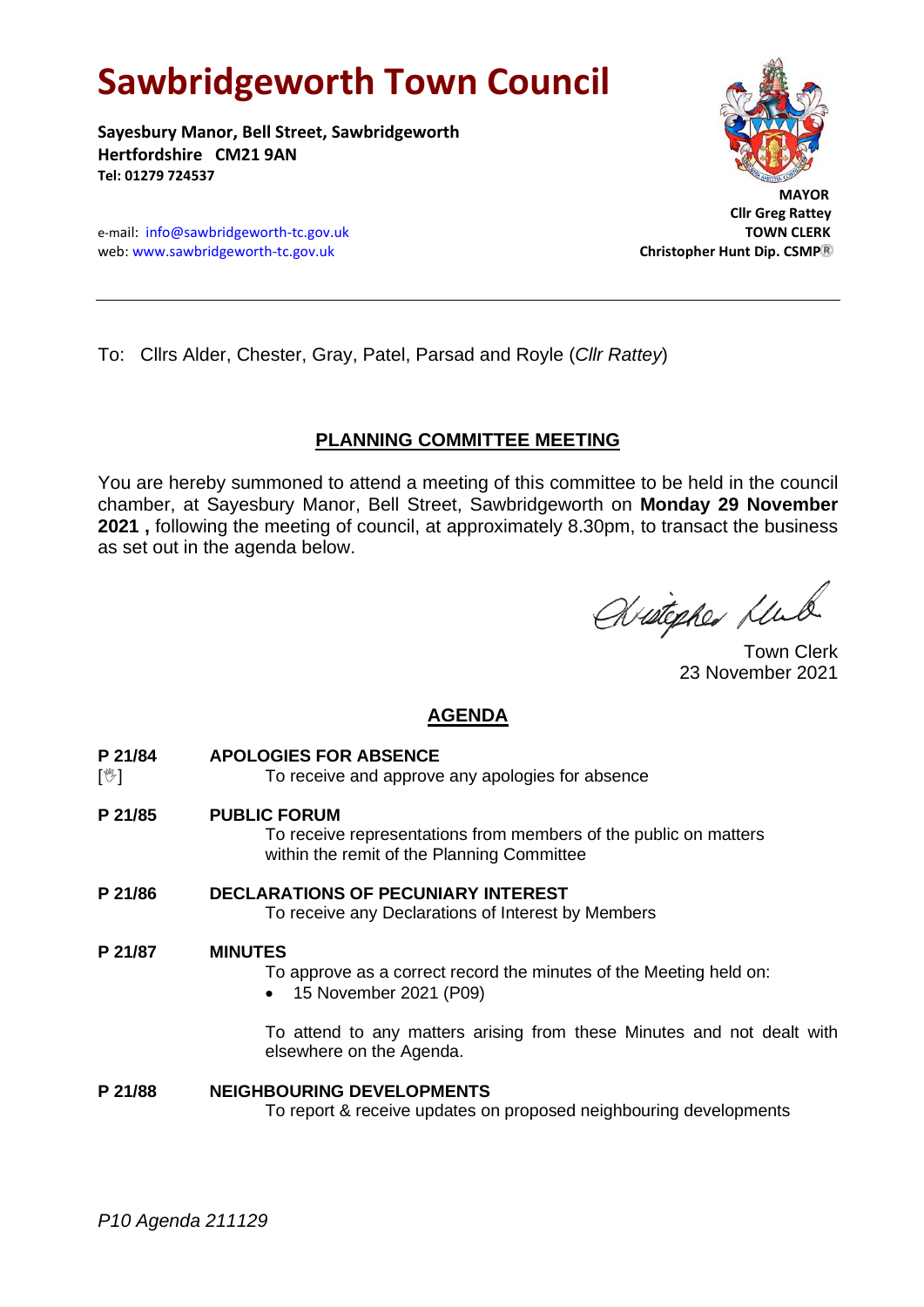#### **P 21/89 PLANNING APPLICATIONS RECEIVED FROM EHDC**

To consider Planning Applications received from EHDC since the last meeting of the Planning Committee.

### **3/21/2699/HH 25 Knight Street, CM21 9AT**

[Single storey rear extension](https://publicaccess.eastherts.gov.uk/online-applications/applicationDetails.do?activeTab=documents&keyVal=R1N5QVGLHQ600)

### **3/21/2715/HH Inglis, Spellbrook Lane West, Spellbrook**

[Front porch and side extension with external alteration. Addition of 2 rear patio doors as](https://publicaccess.eastherts.gov.uk/online-applications/applicationDetails.do?activeTab=documents&keyVal=R1P0ECGLHR400)  [well as bi-folding doors. Extension to garage with part demolition](https://publicaccess.eastherts.gov.uk/online-applications/applicationDetails.do?activeTab=documents&keyVal=R1P0ECGLHR400) **\_\_\_\_\_\_\_\_\_\_\_\_\_\_\_\_\_\_\_\_\_\_\_\_\_\_\_\_\_\_\_\_\_\_\_\_\_\_\_\_\_\_\_\_\_\_\_\_\_\_\_\_\_\_\_\_\_\_\_\_\_\_\_\_\_\_\_\_\_\_\_\_**

**\_\_\_\_\_\_\_\_\_\_\_\_\_\_\_\_\_\_\_\_\_\_\_\_\_\_\_\_\_\_\_\_\_\_\_\_\_\_\_\_\_\_\_\_\_\_\_\_\_\_\_\_\_\_\_\_\_\_\_\_\_\_\_\_\_\_\_\_\_\_\_\_**

**\_\_\_\_\_\_\_\_\_\_\_\_\_\_\_\_\_\_\_\_\_\_\_\_\_\_\_\_\_\_\_\_\_\_\_\_\_\_\_\_\_\_\_\_\_\_\_\_\_\_\_\_\_\_\_\_\_\_\_\_\_\_\_\_\_\_\_\_\_\_\_\_**

**\_\_\_\_\_\_\_\_\_\_\_\_\_\_\_\_\_\_\_\_\_\_\_\_\_\_\_\_\_\_\_\_\_\_\_\_\_\_\_\_\_\_\_\_\_\_\_\_\_\_\_\_\_\_\_\_\_\_\_\_\_\_\_\_\_\_\_\_\_\_\_\_**

**\_\_\_\_\_\_\_\_\_\_\_\_\_\_\_\_\_\_\_\_\_\_\_\_\_\_\_\_\_\_\_\_\_\_\_\_\_\_\_\_\_\_\_\_\_\_\_\_\_\_\_\_\_\_\_\_\_\_\_\_\_\_\_\_\_\_\_\_\_\_\_\_**

### **3/21/2865/HH White Cottage, London Road, Spellbrook**

[New garage](https://publicaccess.eastherts.gov.uk/online-applications/applicationDetails.do?activeTab=documents&keyVal=R2JY8QGLI1Y00)

# **\_\_\_\_\_\_\_\_\_\_\_\_\_\_\_\_\_\_\_\_\_\_\_\_\_\_\_\_\_\_\_\_\_\_\_\_\_\_\_\_\_\_\_\_\_\_\_\_\_\_\_\_\_\_\_\_\_\_\_\_\_\_\_\_\_\_\_\_\_\_\_\_**

**3/21/2885/HH 49 Sayesbury Road, CM21 0EB** [Demolition of conservatory and replacement single storey rear extension. Pitched roof to](https://publicaccess.eastherts.gov.uk/online-applications/applicationDetails.do?activeTab=documents&keyVal=R2O9VUGLI3C00)  [front porch. Insertion of two windows to side elevation. Cladding to front and alterations](https://publicaccess.eastherts.gov.uk/online-applications/applicationDetails.do?activeTab=documents&keyVal=R2O9VUGLI3C00) 

[to fenestration](https://publicaccess.eastherts.gov.uk/online-applications/applicationDetails.do?activeTab=documents&keyVal=R2O9VUGLI3C00)

### **P 21/90 LATE PLANNING APPLICATIONS**

To deal with Planning Applications received from EHDC following the Publication of this Agenda and received before 26 November 2021

### **P 21/91 PLANNING DECISIONS MADE BY EHDC**

To receive Planning Decisions from EHDC.

### **3/21/2303/HH 13 Elmwood, CM21 9NL**

First floor rear extension and insertion of window to first floor flank elevation *STC Comment:* No objection *EHDC Decision:* Granted

### **3/21/2382/HH Margray, London Road, Spellbrook, CM23 4BA**

Two storey side extension, part two and part single storey rear extension. Loft conversion including rear dormer window

**\_\_\_\_\_\_\_\_\_\_\_\_\_\_\_\_\_\_\_\_\_\_\_\_\_\_\_\_\_\_\_\_\_\_\_\_\_\_\_\_\_\_\_\_\_\_\_\_\_\_\_\_\_\_\_\_\_\_\_\_\_\_\_\_\_\_\_\_\_\_\_\_**

**STC Comment:** Objection. Overdevelopment of site

*EHDC Decision:* Refused. "The proposed development by reason of its size and scale would result in a disproportionate addition to the original building and would amount to inappropriate development in the Green Belt. The proposal would also result in further harm by loss of openness. Very special circumstances have not been identified that would clearly outweigh the harm by reason of inappropriateness, and other harm. The proposal would therefore be contrary to Policy GBR1 of the East Herts District Plan 2018 and the National Planning Policy Framework." & "The proposed development, by reason of its size, scale, bulk, siting and design fails to demonstrate a sufficient degree of subservience to the host dwelling and would unbalance the pair of semi-detached properties of which it is a part and would be harmful to the character and appearance of the dwelling and the street scene. The proposal is thereby contrary to Policies DES4 and HOU11 of the East Herts District Plan 2018.

**\_\_\_\_\_\_\_\_\_\_\_\_\_\_\_\_\_\_\_\_\_\_\_\_\_\_\_\_\_\_\_\_\_\_\_\_\_\_\_\_\_\_\_\_\_\_\_\_\_\_\_\_\_\_\_\_\_\_\_\_\_\_\_\_\_\_\_\_\_\_\_\_**